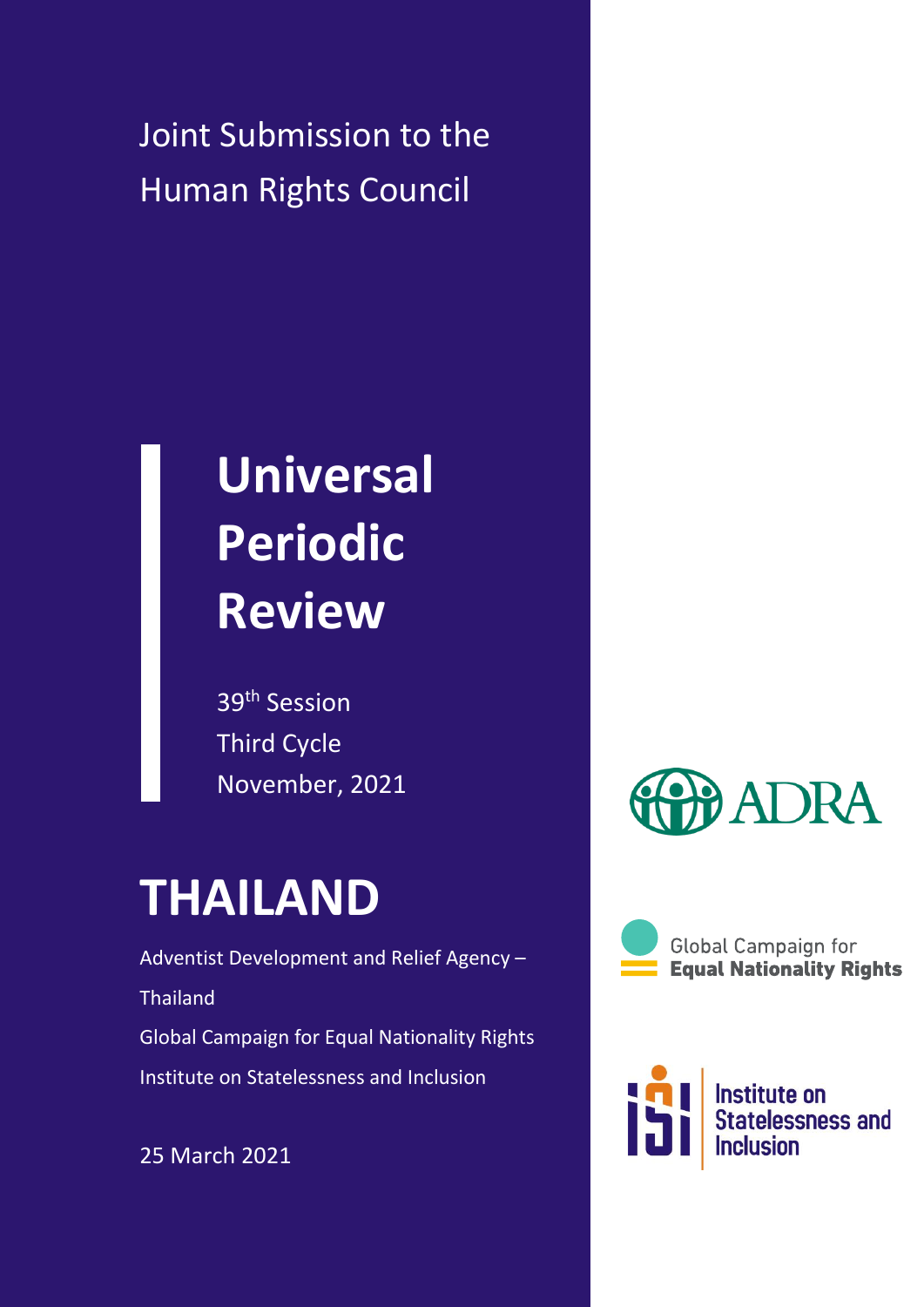### **Joint Submission**

### **to the Human Rights Council**

at the 39th Session

of the Universal Periodic Review

## **THAILAND**

#### **Introduction**

- 1 Adventist Development and Relief Agency Thailand **(ADRA)**<sup>1</sup> , the Global Campaign for Equal Nationality Rights **(GCENR)** <sup>2</sup> and the Institute on Statelessness and Inclusion **(ISI)<sup>3</sup>** make this joint submission to the Universal Periodic Review **(UPR)**, on the right to a nationality and human rights challenges pertaining to statelessness in Thailand.
- 2 This submission focuses on:
	- Gender discrimination in the nationality law;
	- The child's right to nationality;
	- Denial of human rights of stateless persons; and
	- The rights of Rohingya in Thailand.

#### **Previous UPR of Thailand under the First and Second Cycle**

- 3 Thailand was previously reviewed during the  $12<sup>th</sup>$  and  $25<sup>th</sup>$  Sessions of the UPR, in 2011 and 2016 respectively.
- 4 In 2016, Thailand received the following recommendations, which it accepted:

<sup>1</sup> ADRA delivers relief and development assistance to individuals in more than 118 countries regardless of ethnicity, political affiliation, gender or religious association. ADRA partners with local communities and governments to deliver culturally relevant programs and build local capabilities for sustainable change. ADRA also works with stateless communities to support access to education, healthcare, and livelihoods, through community sensitisation and advocacy.

<sup>&</sup>lt;sup>2</sup> GCENR is coalition of national and international organizations working to end gender discrimination in nationality laws so that women and men have the equal right to acquire, change and retain their nationality and the equal right to confer nationality on their spouse and their children. Housed at steering committee member Women's Refugee Commission, other steering committee members include Equal Rights Trust, Equality Now, Institute on Statelessness and Inclusion, and Women's Learning Partnership. For more information, se[e https://equalnationalityrights.org/.](https://equalnationalityrights.org/)

<sup>&</sup>lt;sup>3</sup> ISI is the first and only human rights NGO dedicated to working on statelessness at the global level. ISI's mission is to promote inclusive societies by realising and protecting everyone's right to a nationality. ISI has made over 70 country specific UPR submissions on the human rights of stateless persons. ISI has also compiled summaries of the key human rights challenges related to statelessness in all countries under review under the 23rd to the 37th UPR Sessions. For more information, see [https://www.institutesi.org/.](https://www.institutesi.org/)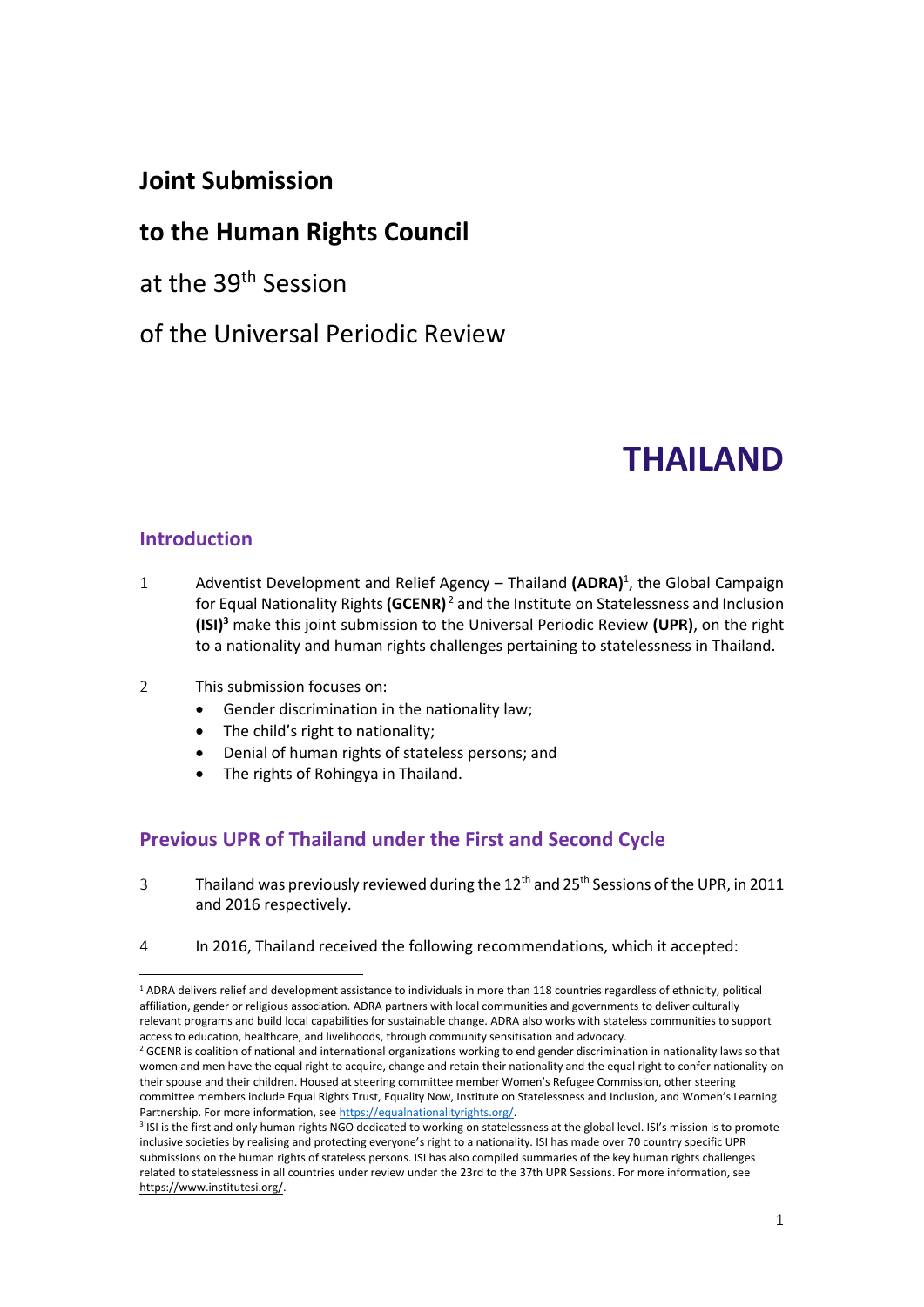*Ensure birth registration for all children born on its territory, especially those who are not registered due to the economic status of their parents, ethnicity and immigration status* (Namibia); and

*Further strengthen efforts towards birth registration for all, with a view to effectively reaching out to disadvantaged and vulnerable groups* (Turkey).<sup>4</sup>

- 5 In 2011, Brazil and France recommended that Thailand ratify the 1954 Convention relating to the Status of Stateless Persons, as well as the UN Refugee Convention and its 1967 Protocol. These recommendations were accepted.
- 6 Thailand also received a recommendation from Canada to "*ensure respect for the principle of non-refoulement with respect to asylum seekers and refugees… and meet the protection needs of vulnerable peoples, such as the Rohingya, in accordance with international law;"<sup>5</sup>* and a recommendation from Vietnam regarding the protection of vulnerable groups, which it accepted.
- 7 Thailand also noted in its national report, the withdrawal of its reservation to Article 7 of the Convention on the Rights of the Child, which guarantees, the child's right to acquire a nationality "in particular where the child would otherwise be stateless" and the right of the child to be registered immediately after birth.<sup>6</sup>

#### **Thailand's International Obligations**

- 8 Despite accepting the recommendations of Brazil and France in the First Cycle, Thailand has not acceded to either the 1954 or 1961Statelessness Conventions.
- 9 Nonetheless, Thailand has international obligations to protect the right to a nationality and the rights of stateless persons on the basis of other UN and regional treaties to which it is a party. These include, the:
	- International Covenant on Civil and Political Rights ('**ICCPR**' Article 24.3);
	- International Covenant on Economic, Social and Cultural Rights ('**ICESCR**' –Articles 2.2 and 3);
	- Convention of the Rights of the Child ('**CRC**' Articles 2, 3, 7 and 8);
	- Convention on the Elimination of All Forms of Discrimination against Women ('**CEDAW**' – Article 9);
	- International Convention on the Elimination of All Forms of Racial Discrimination ('**CERD**' – Article 5(d)(iii));
	- Convention on the Rights of Persons with Disabilities ('CRPD' Article 18);<sup>7</sup> and

<sup>4</sup> UN Human Rights Council, 'Report of the Working Group on the Universal Periodic Review: Thailand' A/HRC/33/16 (15 July 2016), paras 158.57; 158.56.

<sup>5</sup> UN Human Rights Council, 'Report of the Working Group on the Universal Periodic Review: Thailand' A/HRC/19/8 (8 December 2011), para 89.70.

<sup>6</sup> UN Human Rights Council, 'National Report Submitted in accordance with paragraph 5 of the annex to the Human Rights Council resolution 16/21: Thailand' A/HRC/WG.6/25/THA/1 (12 February 2016), para 64.

<sup>&</sup>lt;sup>7</sup> On 5 February 2015, the Government of the Kingdom of Thailand informed the Secretary-General that it had decided to withdraw the following interpretative declaration made upon ratification: "The Kingdom of Thailand hereby declares that the application of Article 18 of the Convention shall be subject to the national laws, regulations and practices in Thailand."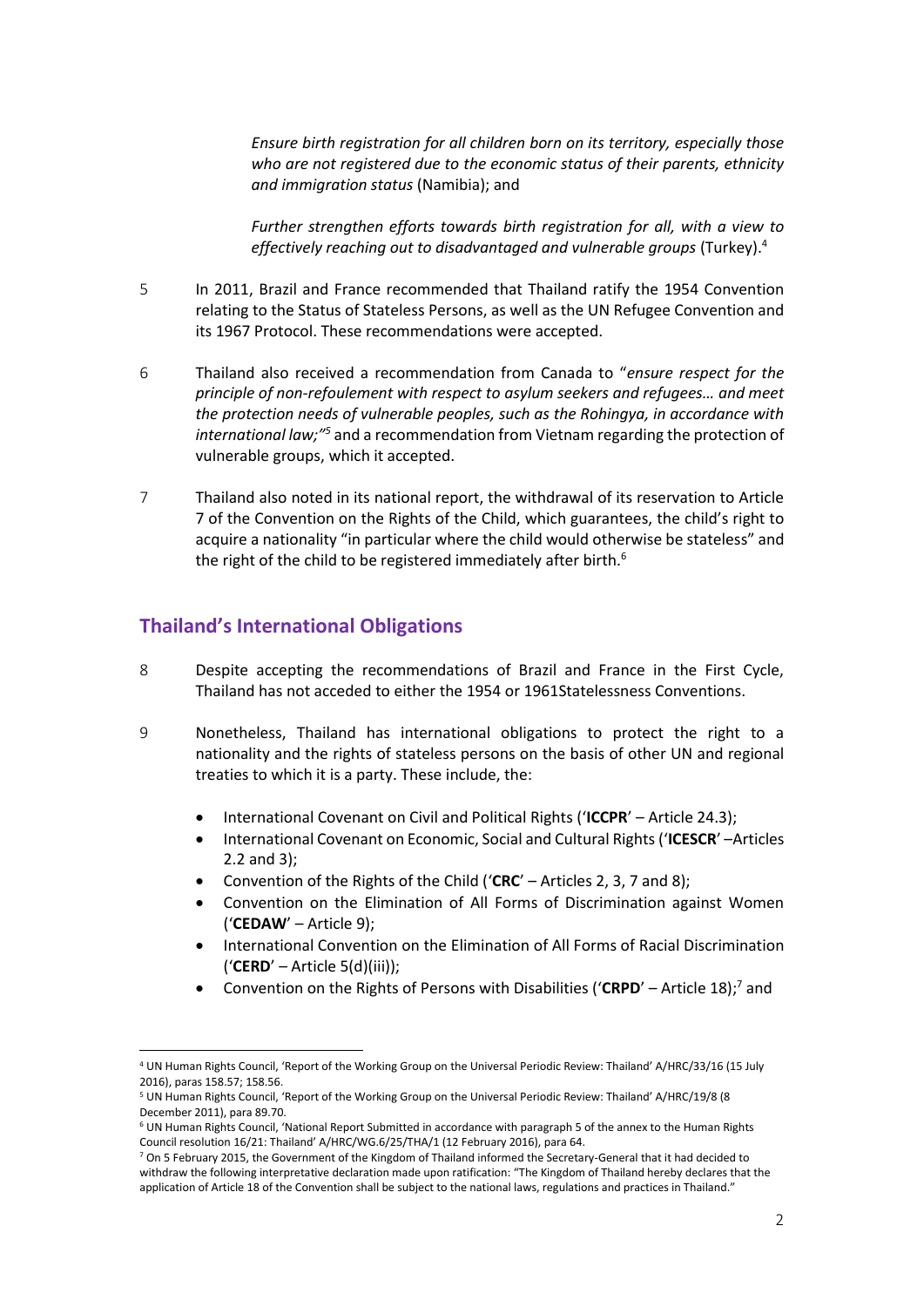- International Convention for the Protection of All Persons from Enforced Disappearance ('**ICPPED**' – Article 25) (signatory only).
- 10 Furthermore, the right to a nationality is protected under Article 15 of the Universal Declaration on Human Rights.
- 11 Thailand has expressed reservations and made interpretive declarations to a number of the above treaties. Most relevantly, Thailand has made a reservation to CRC Article 22, stating that its application is subject to national law and practices. Article 22 requires States to ensure that children seeking refugee status receive appropriate protection and humanitarian assistance.
- 12 Thailand is also party to the 2012 ASEAN Human Rights Declaration, of which Article 18 protects the right to nationality.
- 13 In 2017, the Committee on the Elimination of Discrimination Against Women ('CEDAW Committee') recommended that Thailand:
	- a) Adopt further legislative amendments to ensure that women and men enjoy equal rights to confer nationality on foreign spouses;
	- b) Ensure that women belonging to ethnic minority and indigenous groups have equal access to nationality by eliminating obstacles relating to language, bureaucracy, residential requirements and literacy;
	- c) Intensify efforts to facilitate the birth registration, especially in rural and remote areas; and
	- d) Ratify the 1954 and 1961 Statelessness Conventions.<sup>8</sup>
- 14 In 2017, the Human Rights Committee expressed concern about the high incidence of statelessness, particularly among indigenous and ethnic minority communities; the detrimental impact their status has on access to basic rights, such as education; and their increased vulnerability to involvement in criminal trafficking and prostitution networks.<sup>9</sup> Reports of discrimination against stateless people were also noted.<sup>10</sup> The Committee recommended that Thailand strengthen its efforts to reduce statelessness, in particular:
	- a) Ensure that rural and isolated populations are informed of and have access to the procedures relating to the acquisition of nationality; and
	- b) Ensure the promotion and protection of rights of stateless persons and provide primary education to children and protection against trafficking.<sup>11</sup>
- 15 In June 2015, the Committee on Economic, Social and Cultural Rights recommended that Thailand "*continue strengthening its measures to facilitate the naturalization and integration of stateless persons, including by addressing remaining gaps in the Nationality Act, as well as to ensure the enjoyment of their economic, social and cultural rights*".<sup>12</sup>

<sup>8</sup> Committee on the Elimination of Discrimination against Women, 'Concluding observations on the combined sixth and seventh periodic reports of Thailand' CEDAW/C/THA/CO/6-7 (24 July 2017), para. 33.

<sup>9</sup> UN Human Rights Committee, 'Concluding Observations on the Second Periodic Report of Thailand' CCPR/C/THA/CO/2 (25 April 2017), para. 41.

 $10$  Ibid, para. 11.

<sup>11</sup> Ibid, para. 42.

<sup>&</sup>lt;sup>12</sup> UN Committee on Economic, Social and Cultural Rights, 'Concluding Observations on the Combined Initial and Second Periodic Reports of Thailand' E/C.12/THA/CO/1-2 (19 June 2015), para. 14.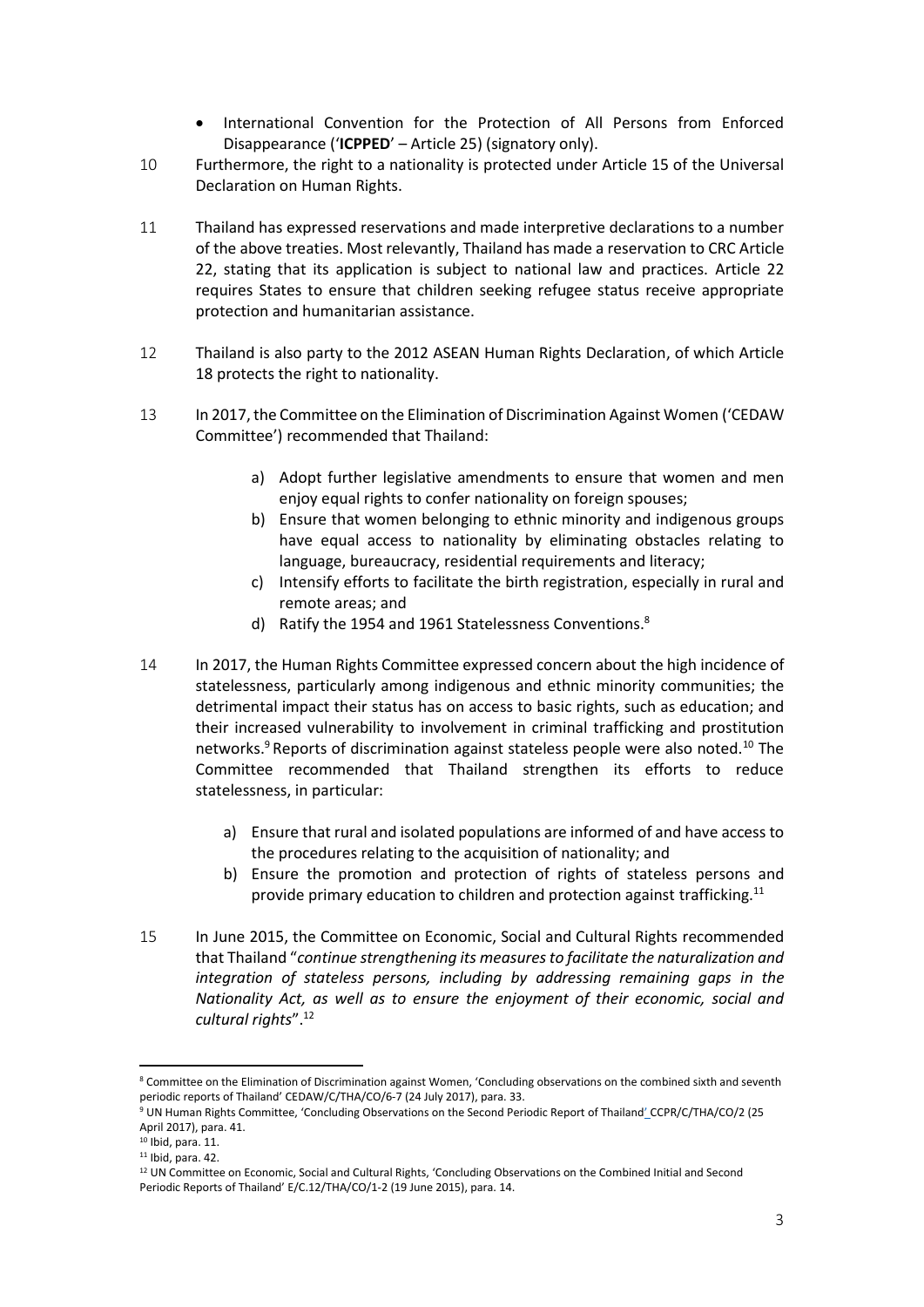#### 16 At the 2019 UNHCR High Level Segment on Statelessness, Thailand committed to:

- a. Expedite processes to address statelessness among the elderly;
- b. Promote access to education for stateless children;
- c. Enhance social protection for stateless persons;
- d. Enhance effectiveness of the systems to facilitate stateless persons to access civil registration services;
- e. Enhance partnership among all sectors of society to raise awareness on the roles, duties, rights, and process regarding birth and civil registration of stateless persons, especially the hard-to-reach population;
- f. Adjust regulations for granting nationality and civil rights to cover target groups to access naturalisation process equally and equitably; and
- g. Promote international and regional cooperation in addressing statelessness.<sup>13</sup>

#### **Snapshot of Statelessness in Thailand**

- 17 Thailand is home to the fourth largest known stateless population in the world with 479,943 stateless persons reported by the Government as of June 2020.<sup>14</sup> This number represents those registered with the Government in the civil registration system, and therefore, the real number is likely to be higher. Predominantly, stateless people in Thailand are: various ethnic minorities who live in the highland areas,  $15$ known as 'hill tribe' people; descendants of former Thai nationals who lost their nationality as a result of border demarcation; and descendants of migrants who fled from conflict or persecution in other countries.<sup>16</sup> While there is no clear statistical information, an estimated 3,000 stateless Rohingya have also settled permanently in Thailand.<sup>17</sup> In addition to children born to stateless parents, abandoned children, foundlings, and children of migrant workers, are also at risk of statelessness if they are not registered or are unable to acquire the nationality of their parents' country.<sup>18</sup>
- 18 The main causes of statelessness are attributed to systemic discrimination and exclusion of ethnic minorities, changes and gaps in the nationality framework, lack of safeguards for otherwise stateless children, bureaucratic failures, erratic and incomplete civil registration, and complications due to language barriers, illiteracy and remote living<sup>19</sup> and displacement and migration. Although there have been steps taken to address gaps in the nationality law, significant challenges around implementation have left many undocumented refugees and migrants without protection.
- 19 Stateless people, particularly those who are undocumented, are denied many rights on account of their status and (lack of) documentation. Although many stateless people registered with the government are able to access the Thai national healthcare plan, others do not have access to health care, have limited access through non-

<sup>13</sup> UNHCR, 'Results of the High-[Level Segment on Statelessness'](https://www.unhcr.org/ibelong/results-of-the-high-level-segment-on-statelessness/) (October 2019).

<sup>14</sup> UNHCR, '[Thailand: Fact Sheet](https://www.unhcr.org/th/wp-content/uploads/sites/91/2020/11/UNHCR-Thailand-Fact-Sheet_30-September-2020.pdf)' (30 September 2020).

<sup>15</sup> *The Regulation of the Central Registration Bureau on the Registration of Highlanders' Legal Status* (2000) identifies 9 ethnic minority groups (Karen, Hmong, Yao, Akha, Lahu, Lisu, Lua, Khamu and Mlabri) and defines them as 'indigenous groups who have been living in the highlands and have their own cultural identity, belief, language and way of living.' It recognizes that 'other ethnic minorities or others are living in the same areas.'

<sup>16</sup> UNHCR, *'*Good Practices Paper – [Action 7: Ensuring Birth Registration for the Prevention of Statelessness'](https://www.refworld.org/docid/5a0ac8f94.html) (2017), page 23. <sup>17</sup> Equal Rights Trust et al, ['The Human Rights of Stateless Rohingya in Thailand'](https://www.equalrightstrust.org/ertdocumentbank/The%20Human%20Rights%20of%20Stateless%20Rohingya%20in%20Thailand%28small%29.pdf) (February 2014).

<sup>18</sup> UNHCR, *'*Good Practices Paper – [Action 7: Ensuring Birth Registration for the Prevention of Sta](https://www.refworld.org/docid/5a0ac8f94.html)telessness' (2017), page 23. <sup>19</sup> ibid, pages 23–24.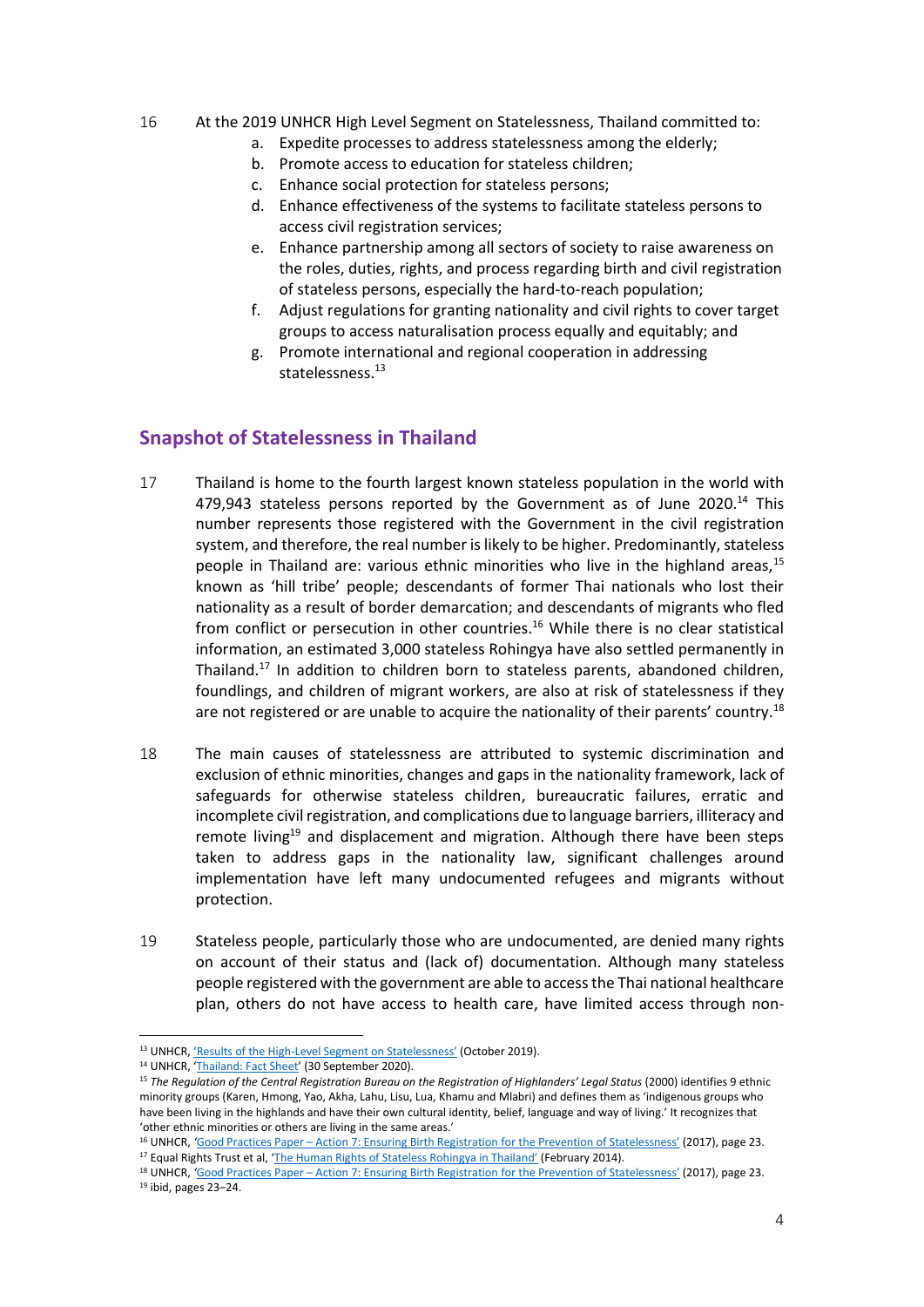governmental organizations, or have to pay high fees. Lack of citizenship restricts movement outside one's province, further narrowing opportunities to access employment and education. Stateless people are unable to join labour unions, own land, and vote in elections.<sup>20</sup>

20 The denial of these fundamental rights increases the vulnerability of stateless people to socio-economic exploitation, particularly exploitative labour and human trafficking.

#### **National Law**

- 21 The 1972 Decree No. 337 ('**Decree**') was a primary cause of statelessness in Thailand, restricting *jus soli* enjoyment of the right to nationality to exclude those considered to be "illegal immigrants".<sup>21</sup> Although this Decree was subsequently repealed, the *jus soli* restriction remains in force today. The 1965 Nationality Act B.E.2508 ('**Nationality Act**'), states that "*a person born of a father or a mother of Thai nationality, whether within or outside the Thai Kingdom*" can acquire nationality.<sup>22</sup> However, Section 7 b provides that those born to parents within the territory who hold temporary residency, or who have "*entered and resided in the Thai Kingdom without permission under the law on immigration"* are not entitled to citizenship. Although Section 7 b provides a pathway to Thai nationality by application for stateless children born in Thailand, the process is burdensome and time consuming.
- 22 A 2008 Amendment to the Nationality Act ('**Amendment')** was passed, which provides that anyone whose nationality was revoked by the 1972 Declaration, or who failed to acquire nationality while this Declaration was in force (1972–1992) could acquire Thai nationality *if* they provide evidence of their birth, and subsequent domicile, in Thailand, and also demonstrate good behaviour.<sup>23</sup>
- 23 Children born to non-Thai parents, including stateless parents, who do not have permanent residency status, must apply for Thai nationality and meet certain eligibility criteria.<sup>24</sup> The Minister of Interior may grant Thai nationality to any person regardless of their parentage, though this is decided on an *ad hoc* basis.<sup>25</sup> Further, a person born to a non-citizen parent who obtains Thai nationality is liable to having their nationality revoked,<sup>26</sup> and the Nationality Act does not include safeguards that ensure that renunciation, loss or deprivation of nationality do not lead to statelessness.
- 24 A 2016 Cabinet Resolution states that children are eligible to apply for Thai nationality if, *inter alia,* they were born in Thailand to parents from ethnic minority groups, were registered by the Ministry of Interior, and have lived in Thailand for more than 15 years. Abandoned children whose parents are unknown can also apply if they are

<sup>&</sup>lt;sup>20</sup> J. Park, J. Tanagho, M. Weicher Gaudette, ['A Global Crisis Writ Large: The Effects of Being "Stateless in Thailand" on Hill](https://digital.sandiego.edu/ilj/vol10/iss2/8/)-Tribe [Children,](https://digital.sandiego.edu/ilj/vol10/iss2/8/)' *San Diego International Law Journal* (2019).

 $21$  The decree provided that those born to foreign parents were unable to acquire nationality unless both parents had permanent residence. This applied not only to children born after 1972, but also applied retroactively, resulting in revocation of nationality. The hill tribe people were disproportionately affected due to civil registration, immigration and documentation issues.

<sup>22</sup> *[Nationality Act B.E.2508](https://www.refworld.org/pdfid/506c08862.pdf) 1965* (Thailand), Section 6.

<sup>&</sup>lt;sup>23</sup> ibid, Section 7.

<sup>24</sup> UNHCR, *'*Good Practices Paper – [Action 7: Ensuring Birth Registration for the Prevention of Statelessness'](https://www.refworld.org/docid/5a0ac8f94.html) (2017).

<sup>25</sup> *[Nationality Act B.E.2508](https://www.refworld.org/pdfid/506c08862.pdf) 1965* (Thailand), Section 7 *bis*.

<sup>26</sup> Ibid, Section 17.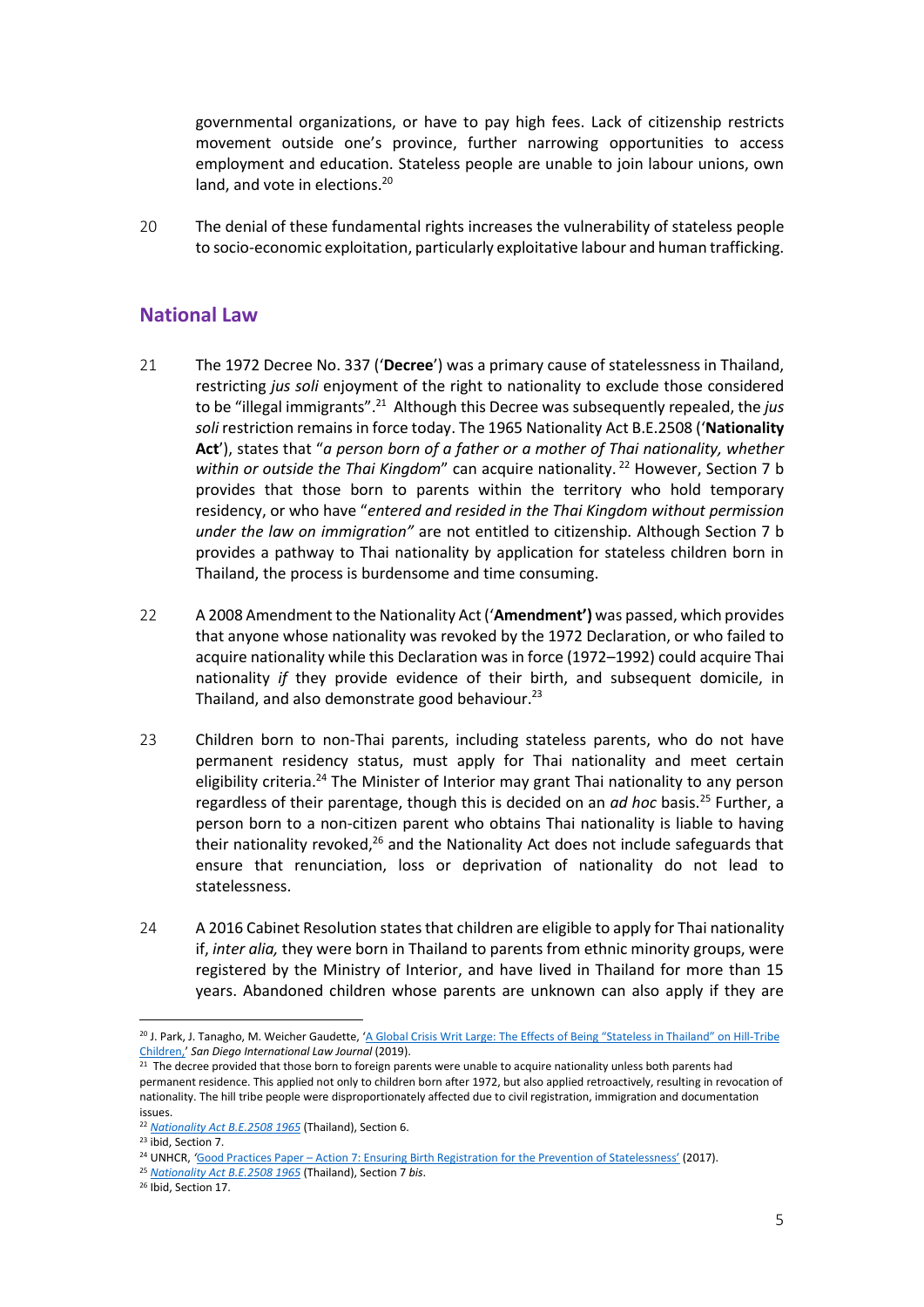certified as abandoned and have lived in Thailand for 10 years. Birth registration and documentation therefore serve as important evidence of entitlement to nationality.<sup>27</sup>

- 25 Although this provision has potential to benefit those whose nationality was revoked by the 1972 Decree; in practice, there are challenges related to satisfying evidentiary requirements; particularly given historic challenges related to universal birth registration. Moreover, the criterion of 'good behaviour' is highly discretionary and problematic for minorities who are subject to discrimination and stigmatisation. This undermines the objective of realising the right to nationality for a large number of persons who were arbitrarily deprived of this right.
- 26 In 2012, Thailand adopted a Comprehensive Strategy on Resolving the Problems of Irregular Migrants.<sup>28</sup> However, stateless migrants and refugees from Myanmar, such as Rohingya, are not able to regularise their status in Thailand through this process and must continue to work irregularly.<sup>29</sup> This disproportionately impacts Myanmar Muslims.
- 27 Amendments to the Civil Registration Law in 2008 also entitled all children born in Thailand to have their births registered, regardless of their own or their parents' nationality, legal status or documentation. However, birth registration remains low, and still acts as a barrier to nationality acquisition.
- 28 In 2006, Thailand introduced a 'Nationality Verification Registration' to regulate the status of migrants, allowing irregular migrants to receive identity documents. However, the process is complicated and lengthy. Implementation is challenging due to lack of regulation, corruption issues and complicated bureaucracy.<sup>30</sup> For migrants from Myanmar, conditions associated with processing these documents require the use of middlemen, raising the price considerably and increasing vulnerability to fraud. $31$
- 29 Non-Thai adults living in Thailand may apply for Thai naturalisation where they have good behaviour; a regular occupation; domicile in Thailand for a consecutive five-year period; and knowledge of Thai language.<sup>32</sup> If an adult applying for naturalisation has children, they may concurrently apply for citizenship for their children, who are exempt from the above requirements, excluding that of 'good behaviour'.<sup>33</sup>
- 30 However, the approval rate of permanent residency and naturalisation is significantly low, and extremely lengthy and burdensome. The average case takes 30 years, which is particularly onerous for the elderly. $34$
- 31 On 26 January 2021, Thailand's Cabinet approved a Resolution on the Criteria for the Determination of Legal Status and Rights of Persons Having Migrated and Stayed in

<sup>27</sup> UNHCR, *'*Good Practices Paper – Action 7: Ensuring Birth [Registration for the Prevention of Statelessness'](https://www.refworld.org/docid/5a0ac8f94.html) (2017).

<sup>&</sup>lt;sup>28</sup> Committee on the Elimination of Racial Discrimination, 'Concluding observations on the first to third periodic reports of Thailand, adopted by the Committee at its eighty-first session (6–31 August 2012): Thailand' CERD/C/THA/CO/1-3 (15 November 2012).

<sup>29</sup> Burma Human Rights Network, *Existence Denied – BHRN Report,* (2018), available at:

[file:///C:/Users/amald/Downloads/Book\\_Existence%20Denied%20-%20BHRN%20FULL%20REPORT.pdf](file:///C:/Users/amald/Downloads/Book_Existence%20Denied%20-%20BHRN%20FULL%20REPORT.pdf)

<sup>30</sup> M. Hoornick, '[The statelessness-trafficking nexus. A case study](https://www.iias.asia/the-newsletter/article/statelessness-trafficking-nexus-case-study-thailand) in Thailand', *International Institute for Asian Studies* (2020). <sup>31</sup> '[Joint Submission on Migrant Workers and Their Families in Thailand for the 12th Session of the Universal Periodic Review](https://lib.ohchr.org/HRBodies/UPR/Documents/session12/TH/JS4-JointSubmission4-eng.pdf)', (October 2011), p 2.

<sup>32</sup> *[Nationality Act B.E.2508](https://www.refworld.org/pdfid/506c08862.pdf) 1965* (Thailand), Section 10.

<sup>&</sup>lt;sup>33</sup> Ibid, Section 12.

<sup>34</sup> '[How to help the elderly and stateless](https://www.bangkokpost.com/opinion/opinion/1994411/how-to-help-the-elderly-and-stateless.)' *Bangkok Post* (1 October 2020).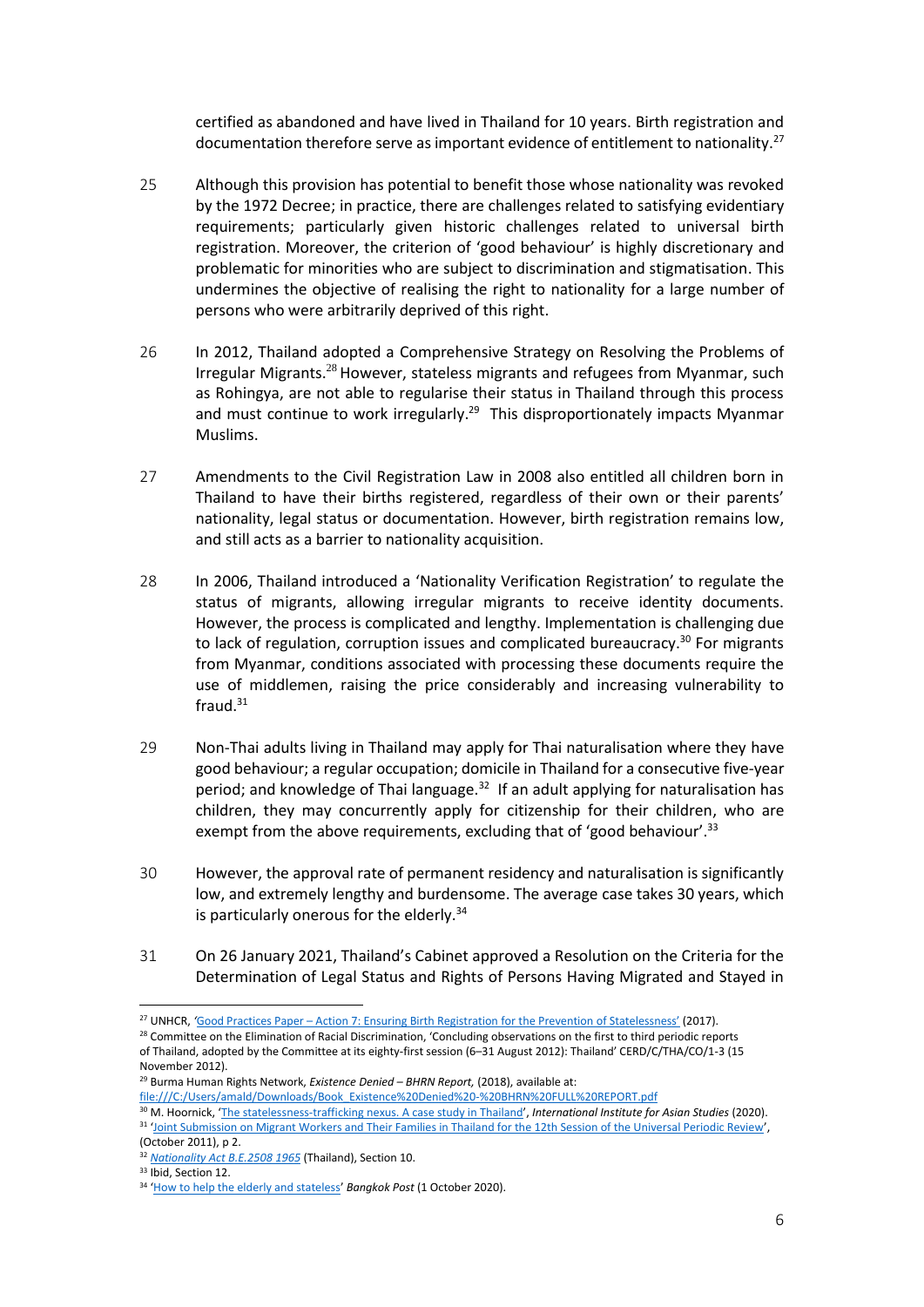Thailand for a Long Period of Time. The new Resolution aims to improve access to legal immigration status and permanent residency for registered stateless long-term residents who were unable to meet previous criteria set by the Cabinet in 2010. It is expected to benefit up to 400,000 registered stateless persons who will be able to access legal immigration status and basic rights. However, specific criteria and procedures have not yet been determined.<sup>35</sup>

#### **Issue 1: Gender Discrimination in the nationality law**

- 32 The Nationality Act denies women the equal right to confer nationality upon their foreign spouse. Nationality laws that discriminate on the basis of gender violate Thailand's obligations under CEDAW, Article 9 of which explicitly obliges States to guarantee equal nationality rights to women.
- 33 Section 9 of Thailand's Nationality Act provides:

*An alien woman who marries a person of Thai nationality shall, if she desires to acquire Thai nationality, file an application with the competent official according to the form and in the manner prescribed in the Ministerial Regulations.* 

*The granting or refusal of permission for acquisition of Thai nationality shall lie with the discretion of the Minister.*

- 34 Section 10 provides that a foreign husband may apply for naturalisation under certain conditions. However, citizenship acquired through naturalisation is less secure than citizenship by birth – it is subject to the state's permission and can be revoked.<sup>36</sup>
- 35 The denial of equal nationality rights leads to both the denial of proof of legal identity and the denial of the right to a nationality. Furthermore, discrimination in nationality laws violates CEDAW Article 16 by inhibiting the ability of women to, in practice, freely choose a spouse. This further entrenches traditional stereotypes regarding the primacy of male legal identity and contributesto women's inequality within the family and society at large. Entrenchment of such stereotypes is in breach of Thailand's obligations under CEDAW Article 5(a).
- 36 The CEDAW Committee has noted with concern that among ethnic minority and indigenous communities, men are reportedly given priority to register for nationality. $37$  This leaves many ethnic minority and indigenous women without nationality, with restricted freedom of movement and limited access to education, employment, healthcare and social protection.
- 37 Countries that deny women equal rights to confer nationality to foreign spouses threaten family unity, including the child's right to know and be cared for by their parents. For example, when foreign men are denied access to their spouses'

<sup>35</sup> ['Criteria for determining the status and rights of immigrant and long](https://www.ryt9.com/s/cabt/3194535)-lived persons' *RYT9* (26 January 2021) [source in Thai].

<sup>&</sup>lt;sup>36</sup> J. Cheva-Isarakul, 'Navigating the ineligible state: Everyday experiences of Statelessness among Shan youth in Northern Thailand' (2020, Victoria University of Wellington).

<sup>&</sup>lt;sup>37</sup> Committee on the Elimination of Discrimination against Women, 'Concluding observations on the combined sixth and seventh periodic reports of Thailand' CEDAW/C/THA/CO/6-7 (24 July 2017), para. 32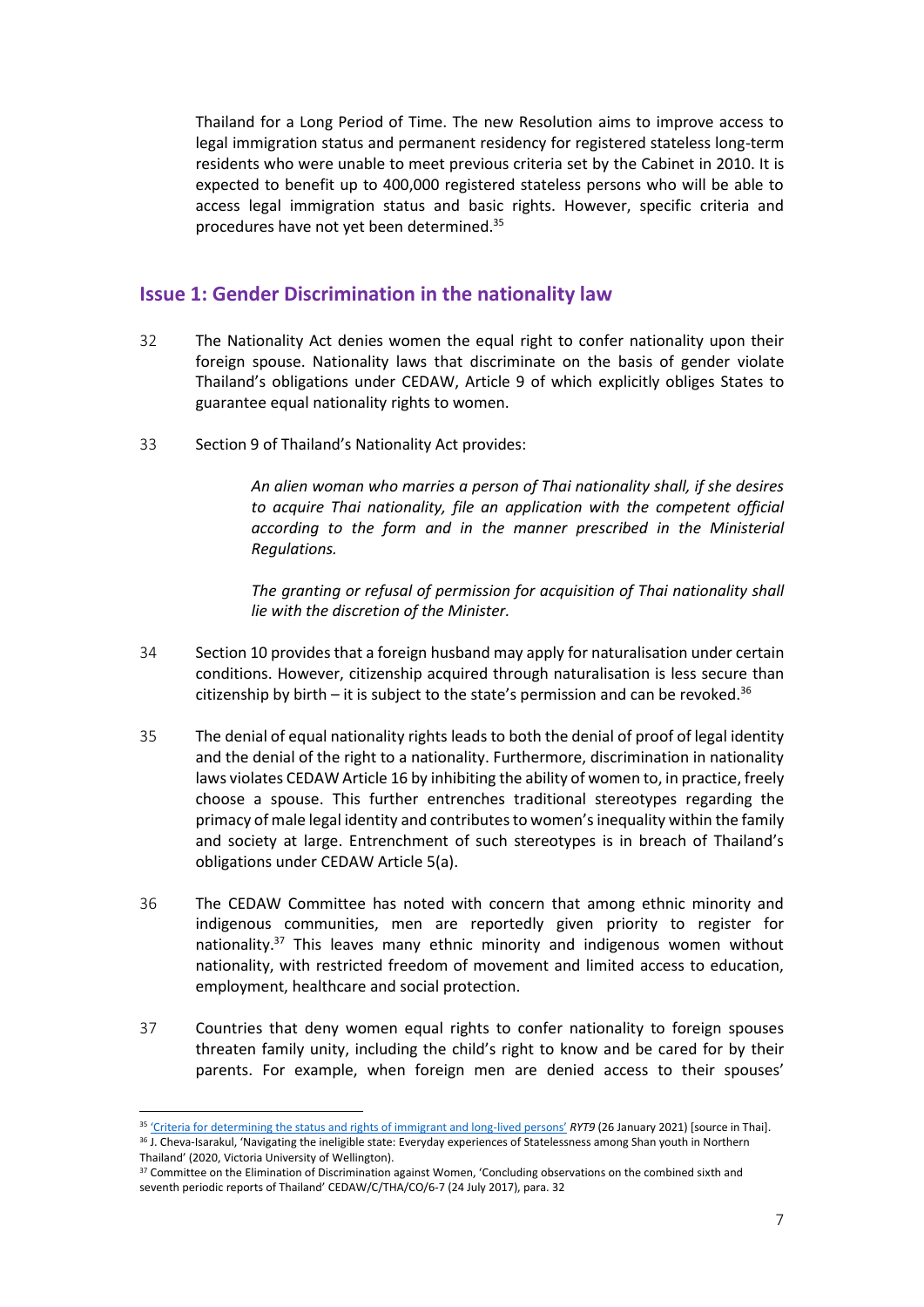nationality, they may be forced to live away from their children due to challenges in acquiring residency permits and obstacles to employment. Women whose children and husbands are denied her nationality may be forced to provide for the entire family, even once children reach adulthood.<sup>38</sup>

#### **Issue 2: Child's Right to Nationality**

#### Safeguards for children otherwise born stateless

- 38 There is no definition of a stateless person in Thai national law. The law lacks safeguards to ensure that children born on the territory who would otherwise be stateless are automatically granted nationality without a lengthy waiting time. This also includes foundlings. The Committee on Economic, Social and Cultural Rights has expressed concerned about gaps in the laws regarding the right to nationality for children found abandoned. 39
- 39 In 2019, the Civil Registration B.E. 2534 was amended, $40$  allowing foundlings to acquire Thai nationality through naturalisation. However, this is dependent upon the child having a parent with Thai nationality, or being born in Thailand with alien parents.<sup>41</sup> Moreover, only those who have identity documents, and those with residency in the country for more than ten consecutive years, qualify for naturalisation.<sup>42</sup>

#### Birth Registration

- 40 In 2008, the Government of Thailand made amendments to the Civil Registration Act (No.2) B.E.2551 that liberalised the laws on birth registration, $43$  regardless of the legal status, nationality, or documentation of their parents.<sup>44</sup> The act was amended, with retroactive effect, permitting late birth registration of individuals who had been unable to register their birth before 2008. Further, the amendments created a more flexible birth registration procedure under which births can be registered in any District Office, regardless of where in Thailand the birth occurred.
- 41 Before the 2008 Amendment, many hill tribe members were unable to meet the conditions for birth registration — such as an ID card, household registration, and official birth notification. In the case of late registration, a witness was also required. Language difficulties, logistical challenges such as reaching civil registration offices, unfamiliarity with Thai law and procedures, limited literacy, and location of birth (those not born in medical facilities and were not issued with birth notifications) constituted various obstacles to access civil registration. Finally, there was little awareness in most communities of the importance of civil registration and some reluctance about approaching the authorities.<sup>45</sup>

<sup>38</sup> Global Campaign for Equal Nationality Rights, ['The Problem'](https://www.equalnationalityrights.org/the-issue/the-problem).

<sup>39</sup> UN Committee on Economic, Social and Cultural Rights, 'Concluding Observations on the Combined Initial and Second Periodic Reports of Thailand' E/C.12/THA/CO/1-2 (19 June 2015).

<sup>40</sup> Amended by the Civil Registration Act No. 3 B.E. 2562 (2019).

<sup>&</sup>lt;sup>41</sup> P. Ruamsuk, 'The Need for Thailand to accede to Conventions on Statelessness' (2020, Maurer School of Law: Indiana University).

<sup>42</sup> Ibid.

<sup>43</sup> *Civil Registration Act (No.2) B.E.2551 2008* (Thailand).

<sup>44</sup> UNHCR, *'*Good Practices Paper – [Action 7: Ensuring Birth Registration for the Prevention of Statelessness'](https://www.refworld.org/docid/5a0ac8f94.html) (2017), page 25.

<sup>45</sup> UNHCR, *'*Good Practices Paper – [Action 7: Ensuring Birth Registration for the Prevention of Statelessness'](https://www.refworld.org/docid/5a0ac8f94.html) (2017).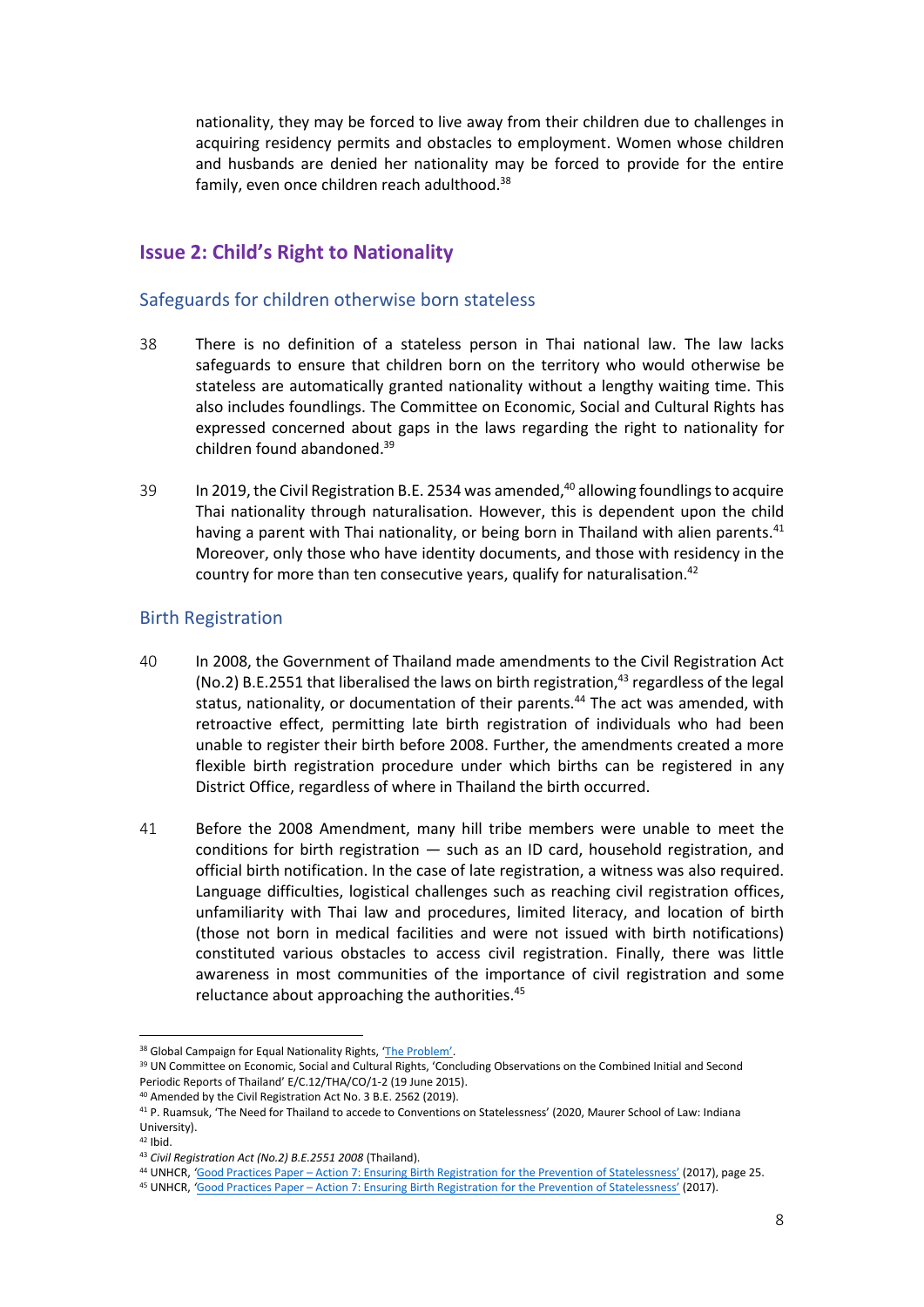- 42 According to the Thai Bureau of Registration Administration, the reforms led to the registration of 159,831 children of stateless parents by 2017. <sup>46</sup> This included children born to minority, refugee, or asylum seeker parents, $47$  and is seen as a first step towards acquisition of Thai nationality. However, many remain in the process of obtaining documentation. The 1972 Decree created a significant risk of statelessness for children born without permanent residence status, and despite reforms, a large number of births, particularly among ethnic groups and migrants, are not registered, for reasons outlined in the section below. This concern has been expressed by the Committee on the Elimination of Racial Discrimination, which also reminded Thailand that lack of birth registration is a contributing factor to statelessness.<sup>48</sup>
- 43 Moreover, many stateless people have been recorded as having migrated to Thailand, although they were born in the country, reportedly due to lack of understanding and knowledge, language barriers and fear of being excluded during the survey and registration scheme. There are challenges related to satisfying evidentiary requirements to modify the record in the civil registration database. This situation prevents these stateless people from applying for Thai nationality by birth. For example, in 2016, two individuals filed a petition at a provincial Administration Court, requesting for modification of their birth record to obtain a proper birth certificate as evidence to apply for Thai nationality. Their cases are still pending.<sup>49</sup>
- 44 Moreover, as outlined in paragraph 11, Thailand has made a reservation to Article 22 of the CRC (related to refugee and asylum-seeking children). The Government does not consider refugee and asylum-seeking children to be covered by the CRC and relevant national laws on children, denying these children basic rights.<sup>50</sup>

#### Barriers to access to nationality

- 45 The implementation of the Nationality Act, and its amendment, suffers from many challenges in practice. Although many stateless hill tribe people are eligible for nationality under the amendment, many are unaware of, or lack the required documents to prove their entitlement, including due to previous restrictions in access to civil registration. Other barriers include costs, the travel and time required, and a lack of basic information.<sup>51</sup> This is worsened by language barriers and cultural differences, which affect the ability of officials to determine nationality; as well as resourcing issues, capacity gaps and corruption.
- 46 Extortion of persons who do not yet have identity cards is also of concern. Discrimination against minorities, the wide discretion of authorities, as well as lack of

<sup>49</sup> *Transborder news* <https://transbordernews.in.th/home/?p=12903> (29 May 2016); <https://transbordernews.in.th/home/?p=12898> (30 May 2016) [sources in Thai].

<sup>46</sup> Ibid.

<sup>&</sup>lt;sup>47</sup> As of 2015, approximately 5000 new-borns in Thailand's nine refugee camps have received birth certificates. UN Rule of Law, ['Myanmar refugee babies wait for birth registration in Thailand's Mae La camp'](https://www.un.org/ruleoflaw/thailand-daily-life-and-living-conditions-at-umpium-and-mae-la-camps-largest-myanmar-refugee-camps/) (23 April 2015).

<sup>48</sup> UN Committee on the Elimination of Racial Discrimination, 'Concluding observations on the first to third periodic reports of Thailand', CERD/C/THA/CO/1-3 (15 November 2012). According to UNHCR, "Birth registration has helped many people to acquire Thai nationality and has reduced the incidence of statelessness. For persons who are not eligible for Thai nationality, a birth certificate helps them to establish their legal identity and is a key measure in child protection." UNHCR, *'*[Good Practices](https://www.refworld.org/docid/5a0ac8f94.html)  Paper – [Action 7: Ensuring Birth Registration for the Prevention of Statelessness'](https://www.refworld.org/docid/5a0ac8f94.html) (2017), page 25.

<sup>50</sup> The 2003 Children Protection Act sets out the full range of economic, cultural and social rights that children are entitled to. <sup>51</sup> Institute on Statelessness and Inclusion, '[Submission to the Human Rights Council at the 25th Session of the Universal](https://files.institutesi.org/ThailandUPR2015.pdf)  [Periodic Review: Thailand](https://files.institutesi.org/ThailandUPR2015.pdf)' (2015).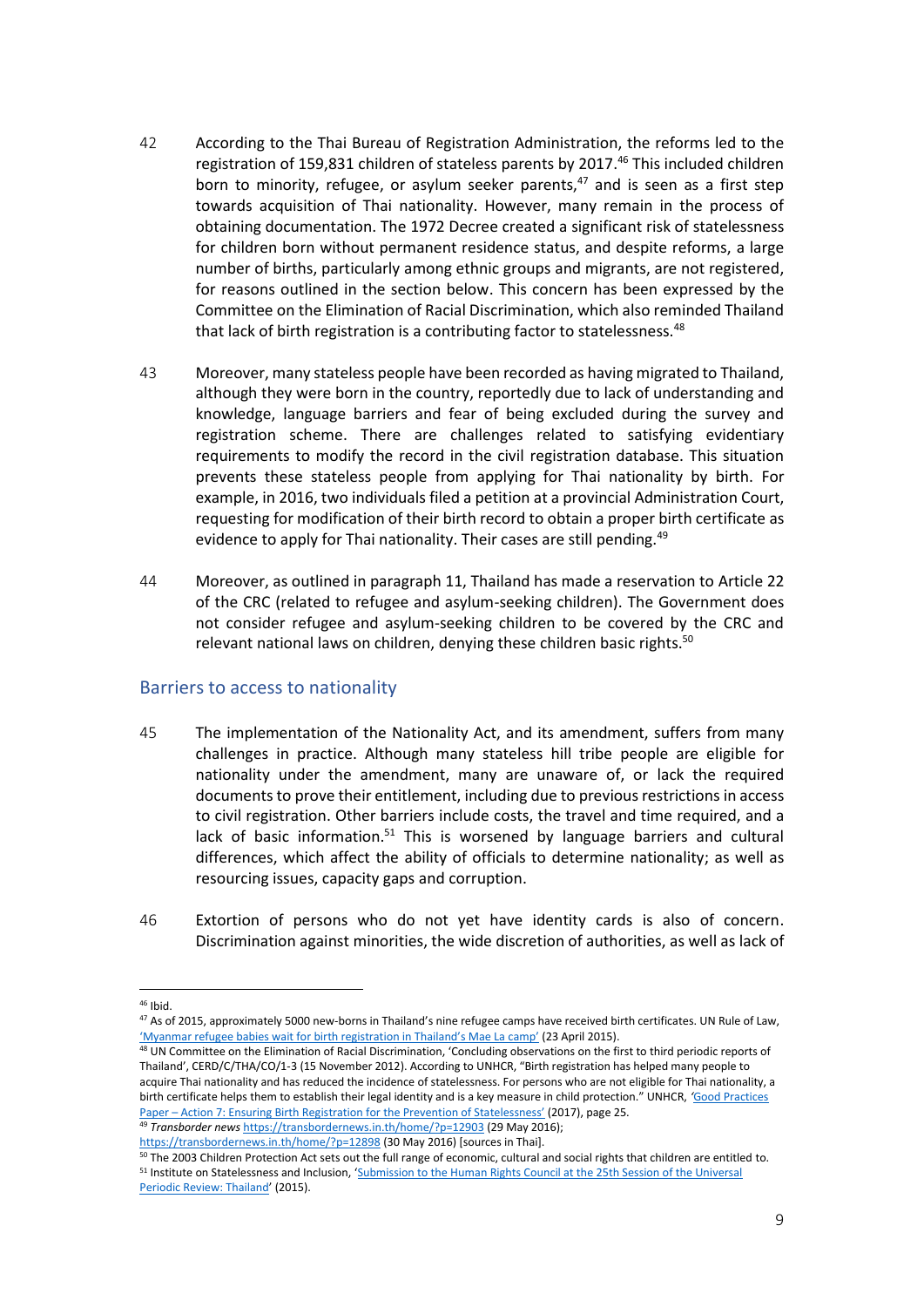understanding of the laws and procedures, also affect the ability to acquire nationality.

47 There are further bureaucratic obstacles, the application process involves presenting many documents, and long and expensive travel to the offices. Although since 2016, stateless persons are allowed to travel within their designated province without permission, travel outside their province, can still be challenging, undermining access to the application procedure. A 2015 study found that the average application time was over 4.5 years; and over 30% of applications were rejected. It has also been reported that in order to apply, a person's name needs to be listed in an announcement first. <sup>52</sup>

#### **Issue 3: Denial of human rights of stateless people in Thailand**

- 48 **Right to health:** The CRC obligates states to ensure "the right of the child to the enjoyment of the highest attainable standard of health". The right to health is also guaranteed in Article 12 of the ICESCR and Article 29 of the ASEAN Human Rights Declaration. Thailand has an established healthcare coverage scheme, which ensures free medical care to all Thai nationals. It also has a special budget allocated to provide healthcare to people with unclear status, the 'Health Insurance for People with Citizenship Problems' (**HIPCP**), which provides similar coverage to the scheme for nationals. Stateless persons must follow several steps to qualify, including registering with the ministry of interior, the ministry of health, and a local health clinic. Many operational problems — such as delays, insufficient collaboration between public health and interior ministries, and a lack of guidelines — have led to a failure to provide adequate healthcare to all stateless persons. Other barriers include travel time and costs, which are exacerbated in the rainy season. Although since 2016, stateless persons are allowed to travel within their province without permission, travel outside the province requires permission which can delay referral of severe cases to better equipped hospitals. Moreover, the fund merely covers medical costs, it does not guarantee stateless persons the right to healthcare, and there have been many reports of healthcare providers denying healthcare in practice.<sup>53</sup>
- 49 Stateless children insured with the HIPCP are generally in a poorer state of health, use in patient services 29% more than nationals covered by the universal scheme, and are 34% more likely to stay in hospital.<sup>54</sup> There are approximately 80,000 undocumented students registered in school, and as of 22 September 2020, 3062 were granted permission to access healthcare.<sup>55</sup> There is also low vaccination coverage and a lack of routine immunisation, which is increasingly important, in the context of COVID-19.
- 50 **Freedom of Movement:** Stateless people need permission from the District Office to travel outside their province. Travelling without such authorisation amounts to a crime, penalised by a fine or detention. The role of community leaders is key in acquiring a travel permit and they are sometimes required to accompany the applicant to the district office. People without any identity papers cannot travel at

<sup>52</sup> C. Rijken, L. van Waas, M. Gramatikov & D. Brennan, *[The Nexus between Statelessness and Human Trafficking in Thailand](https://files.institutesi.org/Stateless-Trafficking_Thailand.pdf)* (2015, Wolf Legal Publishers), p. 32.

<sup>53</sup> National Health Security Office, '[Healthcare rights of stateless people](http://eng.nhso.go.th/view/1/DescriptionNews/Healthcare-rights-of-stateless-people-/158/EN-US)' (June 2020).

<sup>54</sup> Rosa Luxembourg Stiftung, ['Atlas of the Stateless'](https://rosalux-geneva.org/atlas-of-the-stateless-2/) (2020).

<sup>55</sup> UNHCR, '[UNHCR welcomes move to strengthen healthcare for stateless students](https://www.unhcr.org/th/en/21829-unhcr-welcomes-move-to-strengthen-healthcare-for-stateless-students.html)' (25 September 2020).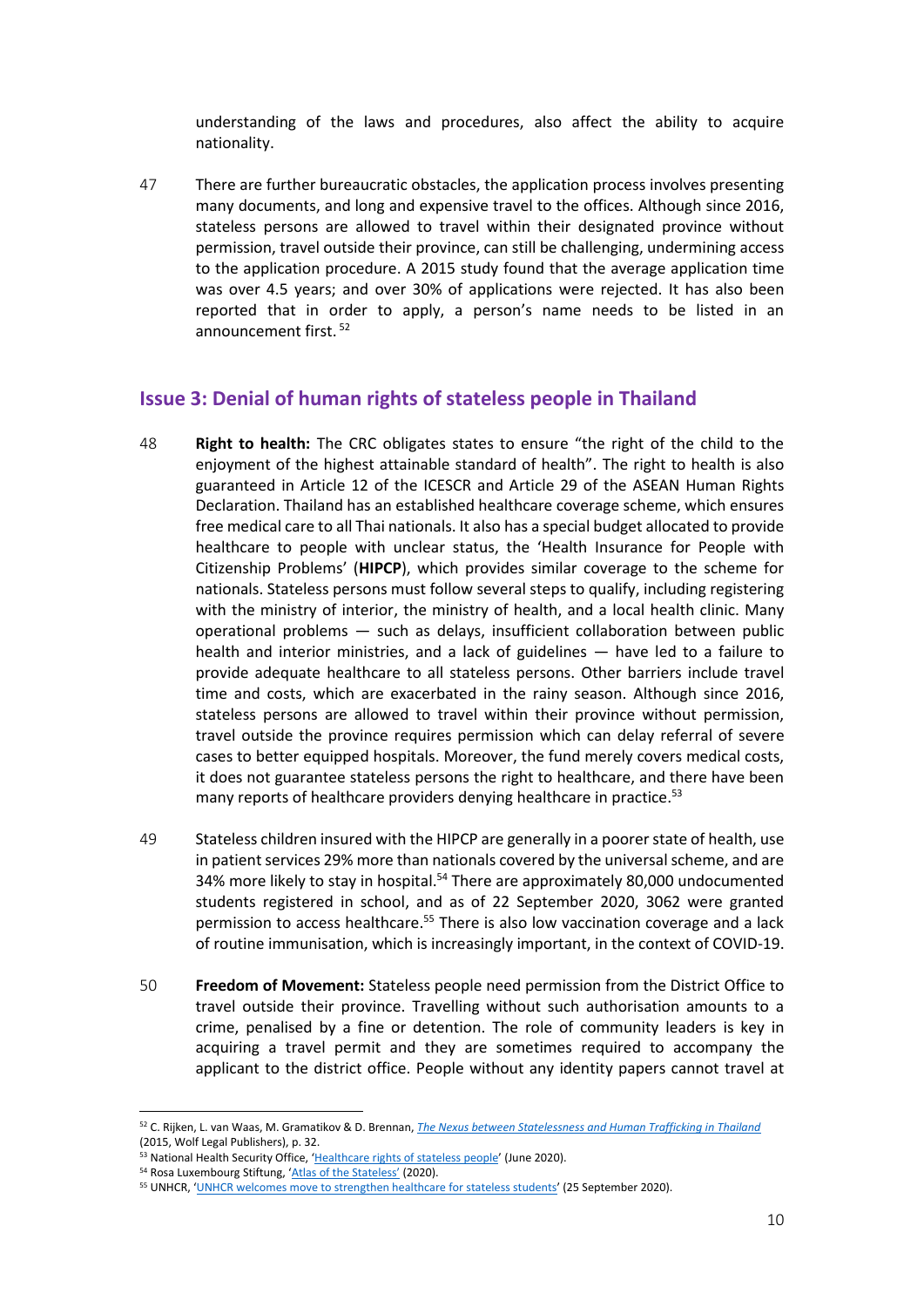all.<sup>56</sup> The exercise of the right to freedom of movement, protected under Article 12 of the ICCPR, is thereby significantly constrained.

- 51 **Right to education:** Children without Thai nationality are 73% less likely than Thai nationals to enter primary school, and 98% less likely to progress to higher education.<sup>57</sup> The right to education is a universal right protected under various human rights treaties (see for example, CRC Articles 28 and 29). In 2005, Thailand developed an 'Education for All' policy that allows all children to access schooling, regardless of their nationality or legal status. However, this policy has not fully resolved problems in realising the right to education, as many are not able to pay the fees for higher education, and stateless people cannot access governmental study loans. They face language barriers as well as the risk of arrest, and detention. Restrictions to movement present a challenge to physical access to appropriate schooling opportunities, and many children drop out due to schools being far away. <sup>58</sup> Moreover, even under this policy, asylum seeker and refugee children can only enrol at the discretion of local schools that often require proof of documentation for all applicants. They are often denied access due to discrimination, thus undermining the policy objective of the Resolution. 59
- 52 **Right to work:** Lower levels of employment result partly from low levels of education; but also other factors such as discrimination by employers, who often prefer to hire citizens or pay stateless people less. Denial of freedom of movement prevents many from seeking higher income work away from their provinces, and village work often is seasonal and uncertain, leading to lower and less reliable income. Stateless people have to find jobs outside the formal industry, or in agriculture, where wages are low and labour rights are not always protected. The right of everyone to work is entrenched in the ICESCR, and the ASEAN Human Rights Declaration, and Thailand has obligations to protect these rights. Lack of access to **land rights** may further exacerbate the possibilities to earn an income and contribute to poverty.

#### Exploitation and trafficking

- 53 Thailand has been a source, destination and transit country of forced labour and sex trafficking for many years. This can take the shape of working in factories, begging on the streets or being put to work in massage parlours.
- 54 Statelessness can be a cause and consequence of trafficking. Abuse by traffickers can include the withholding of work and identity documents, which can put the person at risk of statelessness. In Thailand, this particularly applies to migrants from surrounding countries who fled conditions of poverty and/or oppression, particularly those from Myanmar, Cambodia and Laos.<sup>60</sup>
- 55 Conversely, statelessness can also leave a person more vulnerable to trafficking. Travel restrictions and limited access to the labour market combined with

<sup>56</sup> Institute on Statelessness and Inclusion, 'Submission to the Human Rights Council at the 25th Session of the Universal [Periodic Review: Thailand](https://files.institutesi.org/ThailandUPR2015.pdf)' (2015).

<sup>57</sup> UNHCR, *Regional [Expert Roundtable on Good Practices for the Identification, Prevention and Reduction of Statelessness and](https://www.refworld.org/pdfid/4d6e09932.pdf)  [the Protection of Stateless Persons in South East Asia](https://www.refworld.org/pdfid/4d6e09932.pdf)* (2010), page 10.

<sup>58</sup> ['Stateless children still missing school'](https://www.nationthailand.com/news/30264796) *The Nation Thailand* (21 July 2015).

<sup>&</sup>lt;sup>59</sup> Equal Rights Trust et al, ['The Human Rights of Stateless Rohingya in Thailand'](https://www.equalrightstrust.org/ertdocumentbank/The%20Human%20Rights%20of%20Stateless%20Rohingya%20in%20Thailand%28small%29.pdf) (February 2014).

<sup>60</sup> M. Hoornick, 'The [statelessness-trafficking nexus. A case study in Thailand](https://www.iias.asia/the-newsletter/article/statelessness-trafficking-nexus-case-study-thailand)', *International Institute for Asian Studies* (2020).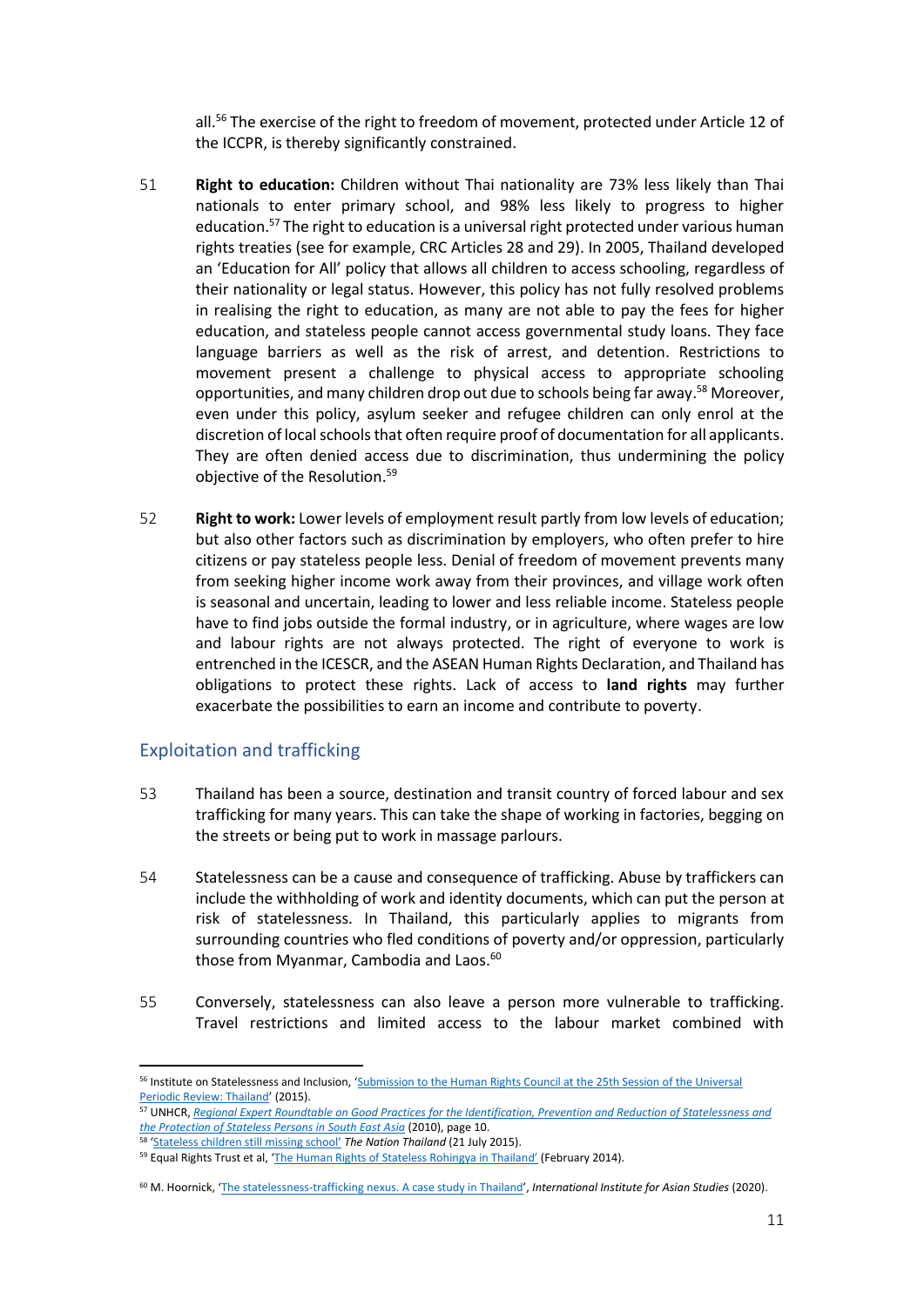discrimination and corruption among state officials can leave members of the hill tribes particularly vulnerable to trafficking.<sup>61</sup> Moreover, Thai law permits recruitment agencies to charge recruitment fees to those seeking oversees employment. Excessive fees make them more vulnerable to debt bondage or other exploitative conditions. Stateless children are particularly vulnerable when they are not able to access education. With few prospects of a better future, stateless persons can be forced to look for better work elsewhere and — as labour migrants — can be easily deceived by brokers/traffickers.<sup>62</sup>

- 56 Stateless people feel less able to rely on the police and other state structures for help, including in situations of crisis or dispute, which can also aggravate the risk of becoming trapped in exploitation. Traumatic events, such as heavy debt or the inability to receive adequate medical treatment in moments of dire need often place an unbearable burden on a stateless person. In this regard, the COVID-19 pandemic has had devastating effects on stateless hill tribe communities, placing them at greater risk of human trafficking.<sup>63</sup>
- 57 In 2017, the CEDAW Committee recommended that Thailand address the root causes of trafficking, "including poverty, lack of economic opportunities and statelessness". <sup>64</sup> The Human Rights Committee in the same year echoed this recommendation.<sup>65</sup>

#### **Issue 4: Rights of Rohingya in Thailand**

- 58 Thailand is mainly a transit country for the Rohingya on their way to Malaysia and beyond. While there is no accurate statistical information on the Rohingya population in the country, it is estimated that at least 3000 Rohingya have settled in Thailand.<sup>66</sup> Thailand has historically failed to protect Rohingya as refugees, victims of trafficking or stateless refugees.<sup>67</sup>
- 59 Thailand has no domestic refugee law framework, and all situations of foreigners entering the country are regulated by Thailand's Immigration Act of 1979. Thailand also has not signed or ratified the Refugee Convention or its Protocol, and lacks a refugee status determination procedure. As such those fleeing persecution are treated as irregular migrants, and not granted protection as refugees.
- 60 Since the early 1990s Thailand has hosted refugees fleeing ethnic and political violence in Myanmar in displaced people's camps along the Thailand's western border. More than 100,000 refugees remain in these camps as Myanmar's peace process falters. However, Thailand does not recognise refugees outside these camps; and there is currently no national legal framework in place for the specific protection of "urban" refugees and asylum-seekers. UNHCR documentation such as a Refugee or Asylum Seeker Card is not officially recognised by the government and provides no

 $61$  Ibid.

 $62$  Ibid.

 $63$  Ibid.

<sup>&</sup>lt;sup>64</sup> Committee on the Elimination of Discrimination against Women, 'Concluding observations on the combined sixth and seventh periodic reports of Thailand' CEDAW/C/THA/CO/6-7 (24 July 2017), paras. 24-5.

<sup>65</sup> UN Human Rights Committee, 'Concluding Observations on the Second Periodic Report of Thailand' CCPR/C/THA/CO/2 (25 April 2017), para. 41.

<sup>&</sup>lt;sup>66</sup> Equal Rights Trust et al, '[The Human Rights of Stateless Rohingya in Thailand](https://www.equalrightstrust.org/ertdocumentbank/The%20Human%20Rights%20of%20Stateless%20Rohingya%20in%20Thailand%28small%29.pdf)' (February 2014).

<sup>67</sup> Institute on Statelessness and Inclusion, '[Submission to the Human Rights Council at the 25th Session of the Universal](https://files.institutesi.org/ThailandUPR2015.pdf)  [Periodic Review: Thailand](https://files.institutesi.org/ThailandUPR2015.pdf)' (2015).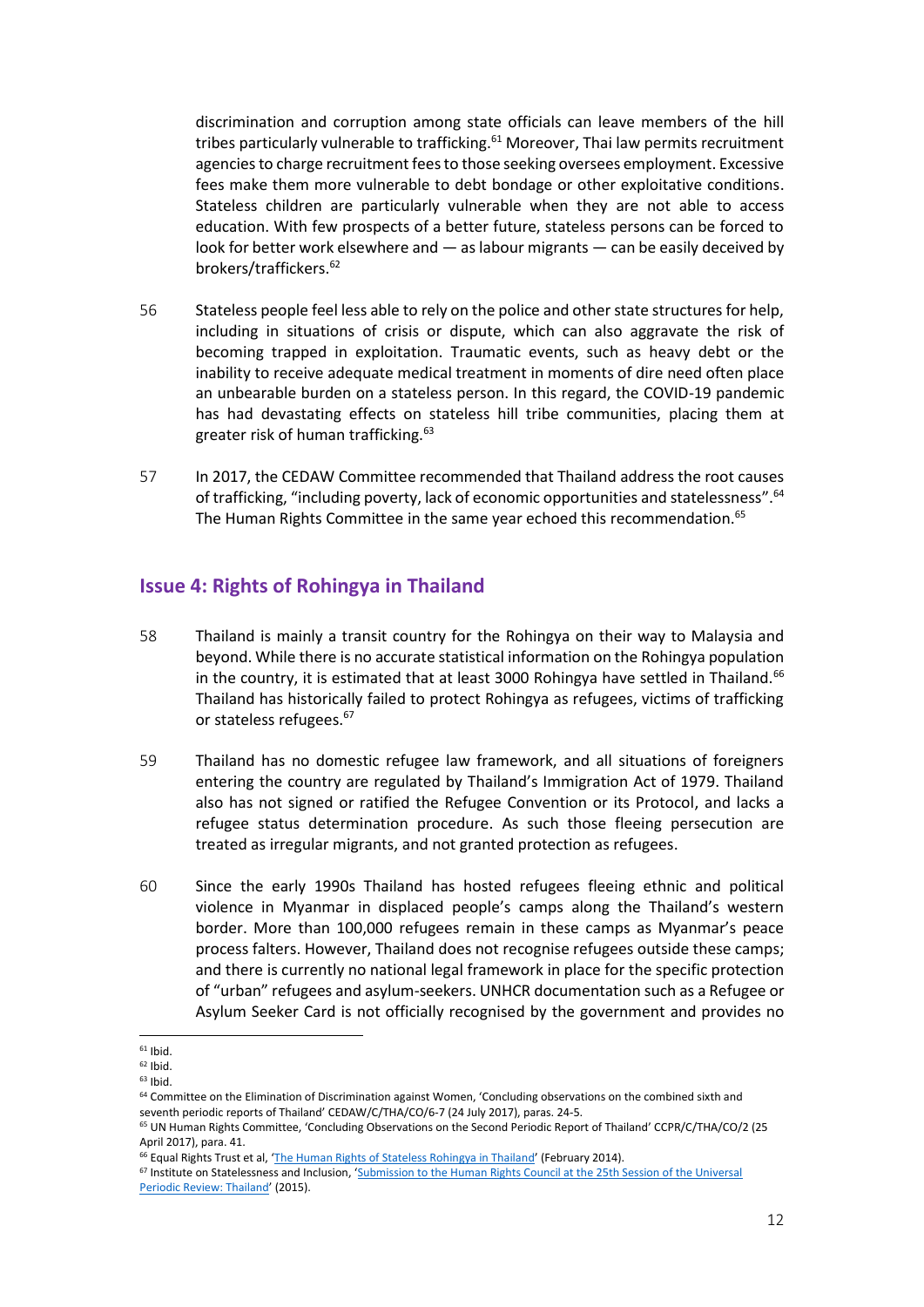official protection. They are considered "illegal" in the country and are at risk of being detained on immigration grounds.<sup>68</sup>

- 61 Due to lack of recognition as refugees and stateless persons, Rohingya face permanent threats to their liberty and security when residing or travelling within the country, contrary to Thailand's obligations under Articles 9 (liberty and security) and Article 12 (freedom of movement) of the ICCPR. Rohingya cannot be formally deported to Myanmar, where they are not recognised as Myanmar nationals. With very limited refugee registration available in immigration detention centres and no process to identify them as stateless, they often end up in situations of indefinite detention. There are around 200 Rohingya indefinitely detained in Thailand, with at least 38 detained at Songkhla detention centre. In the context of COVID-19, it is unclear whether detainees who have tested positive have been separated from other detainees, and poor sanitary conditions and overcrowding raise concerns about about outbreaks within detention centres.<sup>69</sup>
- 62 Rohingya can also be quietly released into the hands of brokers and smugglers who facilitate their onward travel. However, in many instances these onward journeys have ended up in situations of exploitation or trafficking.<sup>70</sup> Based on testimonies of those discovered during Thai government raids on smuggling camps in Songkhla province, many Rohingya were confined to camps and faced the risk of being beaten and sent into forced labour if they failed to pay smugglers for their service.<sup>71</sup>
- 63 In 2019, the cabinet approved the establishment of a national screening mechanism to distinguish people in need of international protection from other migrants by creating a category of non-citizens who would be at risk if deported.<sup>72</sup> The policy resulted in a decrease in both number of arrests and numbers in immigration detention in 2020.<sup>73</sup> However, the mechanism lacks a definition of people 'deserving of protection' and fails to use the definition of a refugee under international law. There are concerns surrounding who will qualify, and it is yet to be seen whether Rohingya will be considered under this new mechanism. There are also concerns surrounding transparency, logistics, and mistrust of authorities. Moreover, although the mechanism was planned to be implemented in June 2020, there have been delays, reportedly due to incomplete preparation, including staffing of required structures and the subsequent determination of procedure.<sup>74</sup> Covid-19 related challenges have unofficially been cited as the primary obstacles frustrating the process.
- 64 Thailand has been accused for many years of violating its international law obligations by pushing boats of refugees back into open seas. Since 2017, Thai authorities have enforced a three-step action plan.<sup>75</sup> Under this action plan, the Thai Navy may

<sup>&</sup>lt;sup>68</sup> UNHCR, '[Thailand: Fact Sheet](https://www.unhcr.org/th/wp-content/uploads/sites/91/2020/11/UNHCR-Thailand-Fact-Sheet_30-September-2020.pdf)' (30 September 2020). Thailand Immigration Act, chapter 6 section 54 states that "any alien who enters or comes to stay in the Kingdom without permission or when such permission expires or is revoked, the competent official will deport such alien out of the Kingdom."

 $69$  Institute on Statelessness and Inclusion, Rights for Rohingya, Free Rohingya Coalition et al 'Human Rights and COVID-19: [What now for the Rohingya?'](https://files.institutesi.org/Covid19_The_Rohingya_Briefing_Paper.pdf) (August 2020).

<sup>70</sup> Equal Rights Trust et al, ['The Human Rights of Stateless Rohingya in Thailand'](https://www.equalrightstrust.org/ertdocumentbank/The%20Human%20Rights%20of%20Stateless%20Rohingya%20in%20Thailand%28small%29.pdf) (February 2014).

<sup>&</sup>lt;sup>71</sup> S. Banerjee, 'Myanmar: Trafficking issues, [plight of Rohingyas in Thailand'](https://www.orfonline.org/expert-speak/myanmar-trafficking-issues-plight-rohingyas-thailand/), Observer Research Foundation, (21 January 2021). <sup>72</sup> [Regulation of the Office of the Prime Minister on the Screening of Aliens who Enter into the Kindom and are Unable to](https://www.refworld.org/docid/5e675a774.html) 

[Return to the Country of Origin B.E. 2562](https://www.refworld.org/docid/5e675a774.html) (25 December 2019); Bangkok Post, '[A new era for refugee protection in Thailand?](https://www.bangkokpost.com/opinion/opinion/1881970/a-new-era-for-refugee-protection-in-thailand-)' *Bangkok Post* (19 March 2020).

<sup>73</sup> UNHCR, '[Thailand](https://reporting.unhcr.org/thailand)'.

<sup>74</sup> Asia Pacific Refugee Rights Network, 'Press release: Thailand quietly delays implementation of refugee screening [mechanism](https://reliefweb.int/report/thailand/press-release-thailand-quietly-delays-implementation-refugee-screening-mechanism)'' (25 June 2020).

<sup>&</sup>lt;sup>75</sup> Human Rights Watch, ['Thailand Needs to Stop Inhumane Navy 'Push](https://www.hrw.org/news/2017/09/22/thailand-needs-stop-inhumane-navy-push-backs)-Backs', (22 September 2017).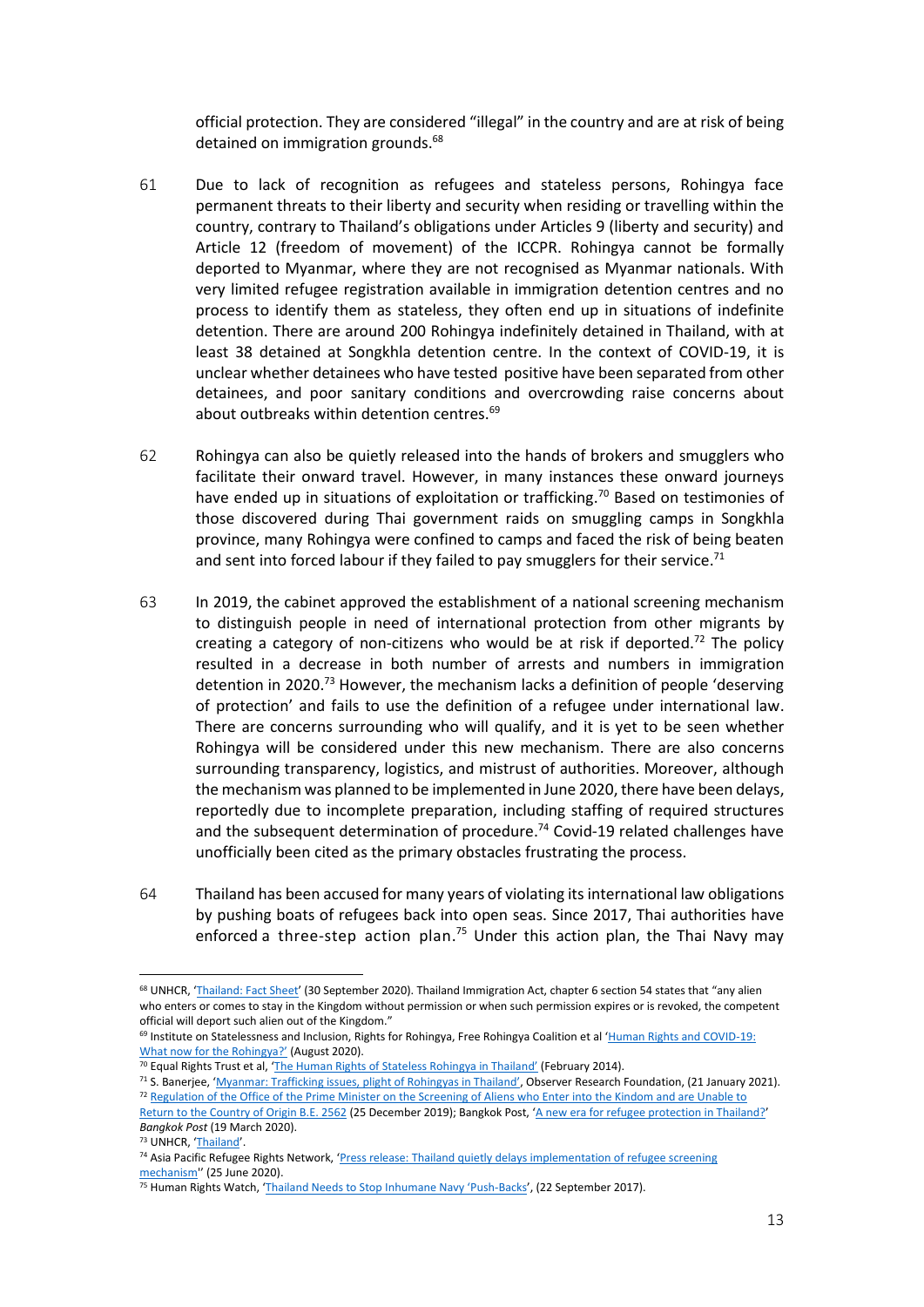intercept Rohingya boats nearing the coast and, only after ensuring the occupants will travel further to Malaysia or Indonesia, provide essential supplies. However, passengers on any boat that lands on Thai shores are detained.<sup>76</sup>

65 Between April and October 2020, hundreds of Rohingya were stranded at sea. Border closures and entry restrictions related to the COVID-19 response in Southeast Asia continued to prevent Rohingya from disembarking from boats and seeking asylum. Indonesian and Bangladeshi authorities disembarked the stranded boats and discovered they had attempted entry into Thailand and Malaysia where authorities had pushed boats back out to sea. Testimony from those aboard the boat detail the abuse endured*: "We suffered miserably [the crew] tortured us all the time, beating and cutting us"*. 77

#### **Recommendations**

- 66 Based on the above information, the co-submitting organisations urge reviewing States to make the following recommendations to Thailand:
	- I. Ensure the right to nationality of stateless persons in Thailand by facilitating access to citizenship in accordance with the 2008, 2012, and 2019 amendments, eliminating obstacles relating to language, bureaucracy, literacy, and awareness; and ensuring that women belonging to ethnic minority and indigenous groups have equal access to nationality.
	- II. Further improve efforts to ensure birth registration for all, through addressing barriers to access such as lack of awareness, language, logistical challenges, and fear to approach authorities.
	- III. Amend the Nationality Act to ensure that women have the equal right to confer nationality upon their non-citizen spouses.
	- IV. Amend the Nationality Act to include safeguards to ensure that otherwise stateless children born in the territory, including foundlings, are automatically granted nationality. Ensure that this is applied with retroactive effect.
	- V. Ensure freedom of movement for stateless persons by lifting travel restrictions imposed on them, thereby, also facilitating equal access to education and the labour market, safe migration and reducing the risk of trafficking.
	- VI. Ensure that stateless children have access to secondary and/or tertiary education, by *inter alia* amending the 2005 Policy and Cabinet Resolution to guarantee stateless children's access to scholarships and educational grants, in line with Articles 2, 4 and 28 of the CRC, and providing assistance in navigating loan application procedures.
	- VII. Ensure adequate implementation of the HIPCP Scheme, including through improving collaboration between public health and interior ministries, and

<sup>76</sup> S. Banerjee, ['Myanmar: Trafficking issues, plight of Rohingyas in Thailand'](https://www.orfonline.org/expert-speak/myanmar-trafficking-issues-plight-rohingyas-thailand/), Observer Research Foundation, (21 January 2021). 77 Institute on Statelessness and Inclusion, ['Monthly Bulletin'](http://www.institutesi.org/stateless_bulletin_2015-05.pdf) (May 2015).